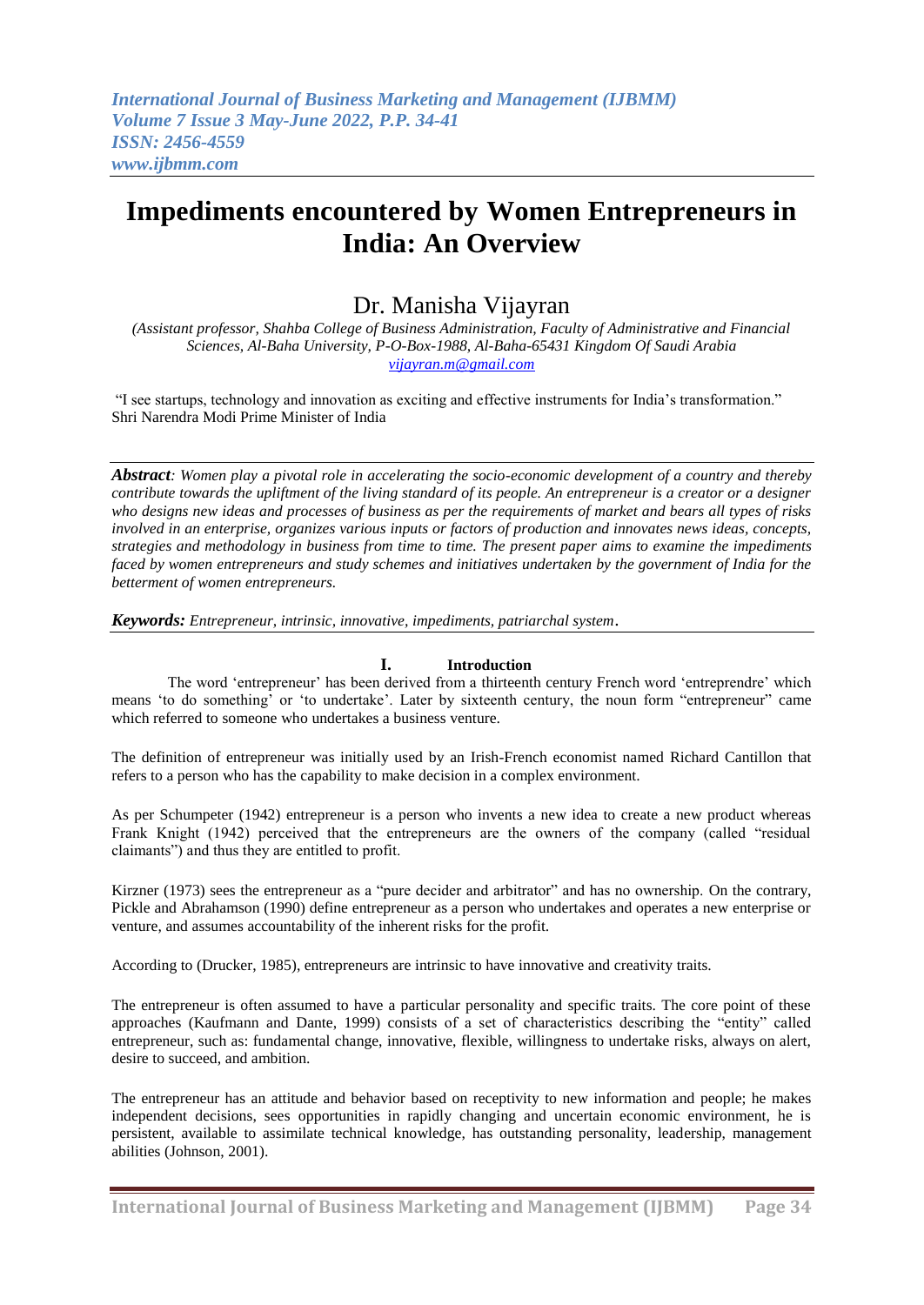Advani (2013) views entrepreneurs also start their business from scratch in order to make profit.

Women Entrepreneur may be defined as the women or a group of women who initiate, organize and operate a business enterprise.

According to Government of India, female entrepreneur is an owner of a business which controlled by woman of at least 51 per cent of the company share and 51 per cent of the employees are women (Goswami et al., 2008).

Women entrepreneur is someone who starts her new business with her expertise and resources, however her business always set up informally without company registration and a premises (Anwar and Rashid, 2011; Chee et al., 2012; Mutalib et al., 2015).

#### **II. Review Of literature**

C.Uma and Dr. K. Jeyakodi (March 2017) in their research aimed at empowering women by the way of entrepreneurship. This research is based on primary data which is collected through questionnaire from 300 respondents. The study has also adopted SPSS technique and it results that if the motivational factors increase by 1% then the performance of women entrepreneurs increases by 0.064%.

Ansari Ahmed Danish (April 2016) identified different categories and various problems that women come across in starting an enterprise. This paper states that the progress is seen only among women entrepreneurs of upper class and the progress is insignificant when compared with other nations. The study is purely based on secondary data and it suggests that government and various institutions should come up with guidelines and help women to overcome their problems.

V Krishnamoorthy and R Balasubramanian (April 2014), identified the important women entrepreneurial motivation factors and its impact on entrepreneurial success. The study identified ambition, skills and knowledge, family support, market opportunities, independence, government subsidy and satisfaction are the important entrepreneurial motivational factors. The study also concluded that ambition, knowledge and skill, independence ‗dimensions of entrepreneurial motivational has significant impact on entrepreneurial success.

Singh Anjali (2014) in her study have analyzed the status and problems of women entrepreneurs by conducting SWOT analysis. The study is based on secondary data; the analysis concludes that the women are capable of contributing to the progress of the economy if they are encouraged by family and government.

D. Pharma Anita, and Dr.R. Sritharan (2013) in their research identified the factors that motivate the women entrepreneurs and also analyzed the relationship of women entrepreneurs with their socio economic factors. The study is based on primary data which is gathered through structured questionnaire from 90 women entrepreneurs of Erode district of Tamilnadu. The analysis concludes that women are not into entrepreneurship for the purpose of survival but to prove their capabilities and to exhibit their talents and creativity.

Tripathy Lal Anita (November 15, 2012) in her research studied the significant rise of Women Entrepreneurs in India and how it has evolved since the pre-independence days (before 1947), during the British colonial days. The study also analyzed the reasons that have prompted the women entrepreneurs to unleash their entrepreneurial energies into start-ups. Based on both qualitative and quantitative analyses the growth of women entrepreneurship in India have been studied into four different periods - Pre-Independence Period (before 1947), Post-Independence Period (after 1947), Post-Liberalization Period (after 1991) and Post -Global Recession period (2008 onwards). The study finally concluded to what extent the various support systems in India can further foster a conducive ecosystem for the Women Entrepreneurs in India

G. Palaniappan, C. S. Ramanigopal, A. Mani (19 March 2012) in their article analyzed that women have been successful in breaking their barriers within the limits of their homes by entering into varied kinds of professionals and services. Skill, knowledge and adaptability in business are the main reasons for women to emerge into business ventures. This study had also been carried out to analyze the motivational factors and other factors that influence women to become entrepreneurs, the major strength and weakness of women entrepreneurs and the environmental opportunities and threats which promote the entrepreneurship, and to offer suggestions to promote women entrepreneurship of selected districts in Tamilnadu. This study concluded that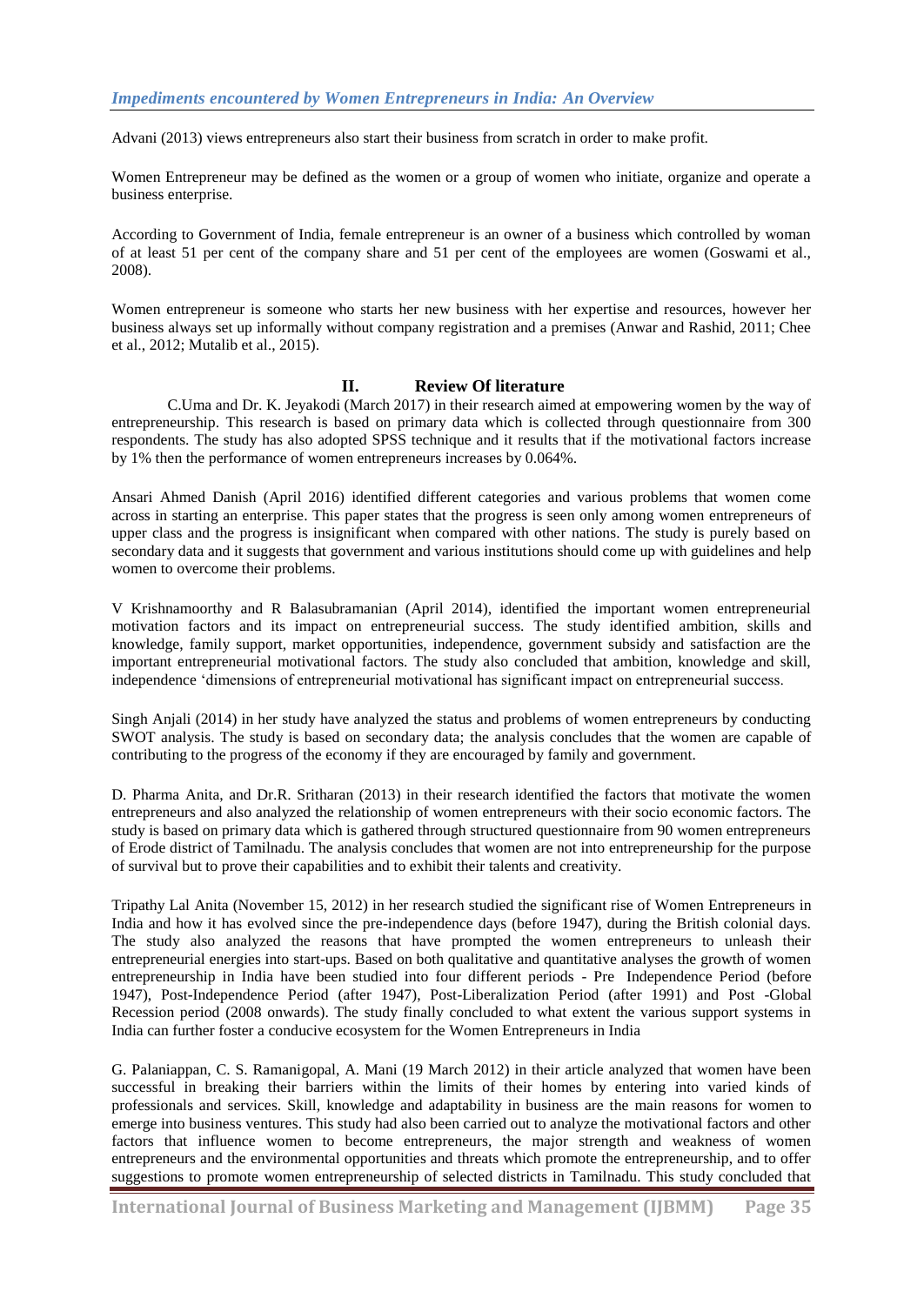due to lack of training and education they are not able to survive in the market. Finance is also the major problem for women entrepreneurs.

Goyal Meenu and Jai Prakash (2011) in their article discussed the various problems faced by women entrepreneurs by the way of personnel obligation, family background and most of the times due to lack of awareness towards advanced technology. The study is purely based on secondary data and it suggests that seminars, conferences should be organized so that women entrepreneurs will be able to interact with their fellow mates

According to Tambunan, Tulus (2009) focused mainly on women entrepreneurs in small and medium enterprises based on data analysis and review of recent key literature. This study found that in Asian developing countries SMEs are gaining overwhelming importance; more than 95% of all firms in all sectors on average per country. The study also depicted the fact that representation of women entrepreneurs in this region is relatively low due to factors like low level of education, lack of capital and cultural or religious constraints, and most of the women entrepreneurs in SMEs are from the category of forced entrepreneurs seeking for better family incomes.

P.K. Bardhan (1979) analyzed the determinants of women labour force participation rate in rural West Bengal (Indian state). He empirically proved that women labour force participation rate in rural West Bengal was negatively influenced by increase in number of dependents in the household, number of adult males in the household, the village unemployment rate and standard of living for the household. Women labour force participation rate was positively affected by the harvesting-transplanting season (July-September). He also found out that low caste and tribal women participate more in the labour force than higher caste women even in rural areas.

#### **III. Objectives of the Study**

The objectives of the study are as follows:

- 1. To examine the impediments faced by women entrepreneurs.
- 2. To study schemes and initiatives undertaken by the government of India for the betterment of women entrepreneurs.

#### **Impediments faced by Women entrepreneurs in India**

**Patriarchal System-** The male dominated society prevalent in India is a major hindrance in growth and development of women entrepreneurs. Though the constitution of India mentions equality in the status of both male and female but the reality is quite different from it. Women are still looked down upon for their abilities, skills and knowledge for successfully running a business.

**Lack Of Education-** One of the major socio-economic problems faced by our country till date is high level of illiteracy rate of women which is around 60%. Due to lack of education, basic awareness and adequate exposure, women have lack of knowledge about technological upgradations, know-how, business cycle, rising and falling markets and happenings around the world.

**Problem of funds –** All women are not born with silver spoon in their mouth and thus, their personal investments or love money (taken on loan from spouse, family, friends, relatives, bankers and others investors which they have to repay when the business' profits increase) may not be sufficient enough to start a venture. Moreover, banks, financial institutions, venture capitalists, angels and business incubators are doubtful about entrepreneurial abilities of women. In addition to this, lack of tangible security to be kept as collateral while taking loan also add to the burden of women entrepreneurs. Hence, many women entrepreneurs remain unsuccessful due to scarcity of finance.

**Shortage of raw material-** Most of the women entrepreneurs that face issues pertaining to basic inputs are scarcity of raw materials, availability of resources at high prices, limited suppliers, high transportation cost, quality and quantity of raw materials etc.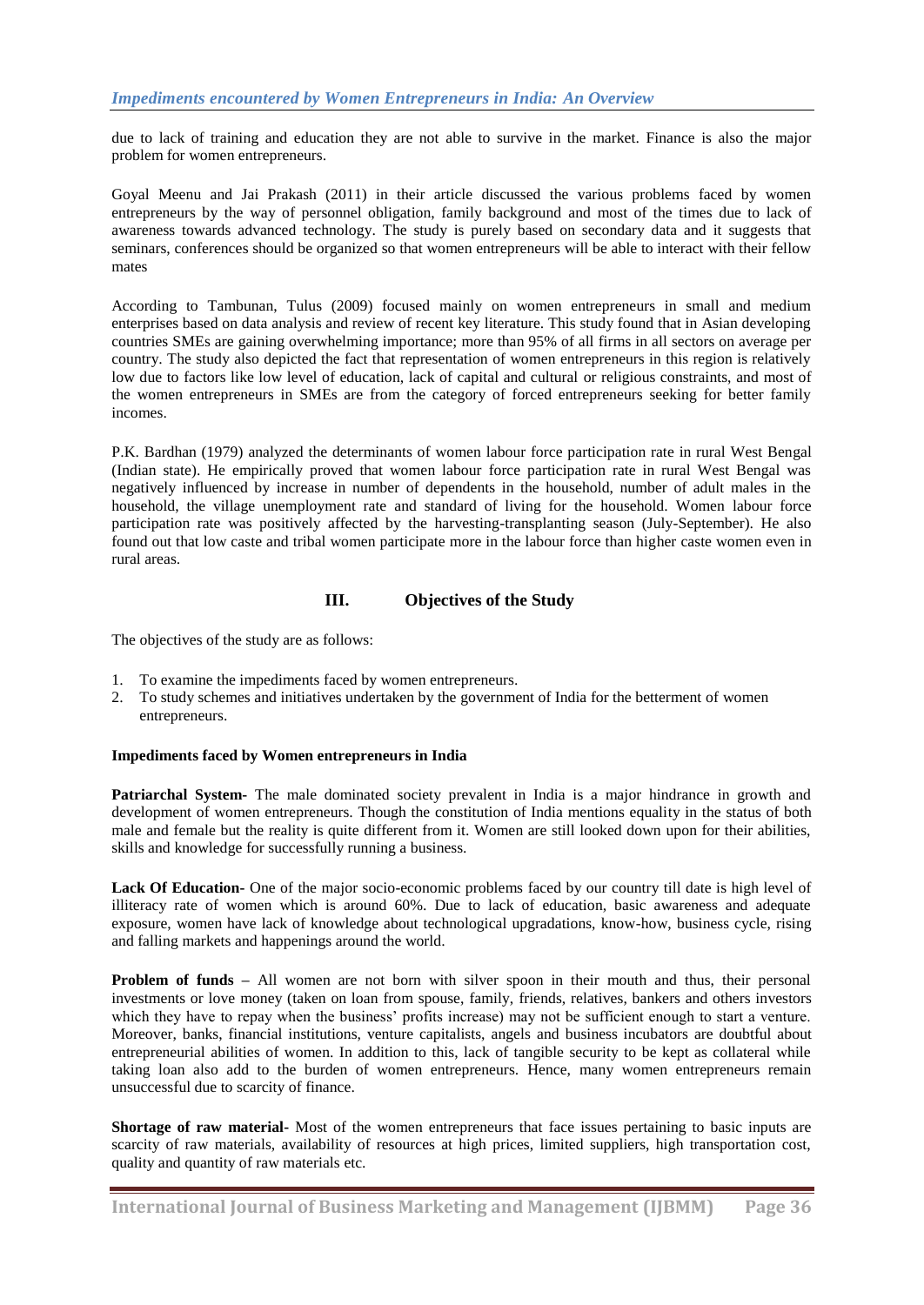**Cut throat Competition-** There is already a lot of stiff competition amongst the existing businesses. The women entrepreneurs who want to enter the industry having new and upcoming ventures have to face tough competition for marketing their products and services in both organized sectors and with their male counterparts.

**Family Restrictions-** Women are expected to play primarily role in taking care of their family members and perform household chores. Over and above, if she wants to start a business, she can do so but her main responsibility at home leaves very less time and energy in her to discharge business' duties and obligations.

Low risk-taking ability- In India, right from the childhood, it is ingrained in the mind-set of a child that they should have a safe and secure job to lead a successful life which promotes inclination towards service and apprehension towards business. Moreover, women lead a more protected life in comparision to that of men. Thus, low level of education, lack of confidence and inclination towards job since primary years are some of the reasons that reduces the risk-bearing capability of women.

**Role- Conflict-** Women entrepreneurs faces role conflict when they are not able to give equal attention to their personal and professional life. They are taught that marriage and family life should be given more importance than the career and social life. But starting a new venture demands lots of physical and mental efforts on the part of women entrepreneur. This in turn, leaves very less time for her to discharge her family responsibilities due to which she role conflict.

**Limited Mobility-** Mobility is required in a business for obtaining raw material, arranging for finance, seeking approval of sanctioned money, attending critical business meetings, marketing and sales work etc. But in Indian social system, a women cannot travel anytime and anywhere however significant it is. She always has to look up to his husband or parents for seeking permission to go out and sometimes due to family obligations, she is bound not to go out.

**Information Asymmetry-** Most of the women entrepreneurs are not aware of the financial and welfare schemes which are granted by the Government of India for their upgradation.

**Lack of network support-** A strong network is a prerequisite for the success of women entrepreneurs. But generally, they don't have a mentor who can guide them or robust network to find customers, suppliers, partners etc. in their journey of entrepreneurship and as a result, they become easily discouraged.

**Marketing Problems-** Women entrepreneurs encounters numerous problems when they have to market their products like remote location of business, lack of awareness of technology, expensive transport facilities, stiff competition from existing established business etc.

**Lack of confidence-** Lack of adequate knowledge, skills, competencies, education, information and resources decline the level of confidence of women entrepreneurs.

**Fear of failure-** Failure can pose a massive threat in dismantling anyone's dreams because of its repercussions. Women by their nature are soft hearted and fear the very thought of getting failure in their business. Thus, selfdoubt and insecurities of women keep them away from dreaming something big.

**Unfavorable Environment-** Indian society is dominated by male, occupying the major roles in businesses. Usually, male members do not want to have female business partners and they are also not in favor of encouraging women entrepreneurs.

**Lack of mental strength**- Business involves lots of risks, uncertainties and losses. Women entrepreneurs are considered as emotional beings who get upsets very easily while facing the downturns in economy and business.

**Health Problem-** Women have to put tremendous efforts for managing their personal as well as professional life. This in turn, add on their stress level and they suffer from many lifestyle disorders and health related problems.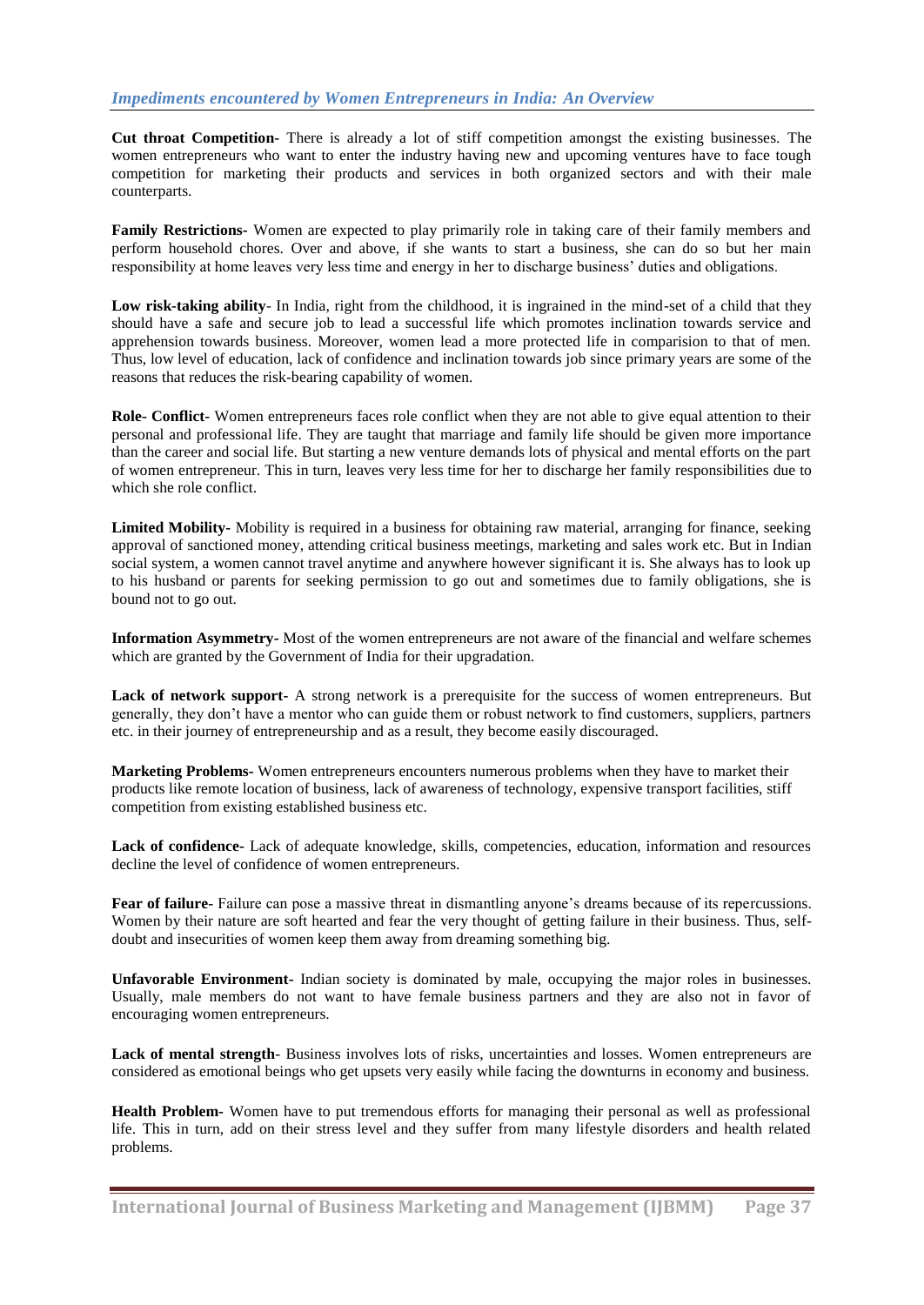**Safety and Security Problem-** The safety and security of women entrepreneurs pose a big challenge when they have to work for long hours, in odd hours, travel in different states and places, interact with unknown people for business purposes.

**High Production Cost-** The high cost of production decreases the efficiency level of business operations and become obstacle in the growth and development of the women enterprises. This has an adverse impact on the confidence, motivation and determination of women entrepreneurs.

Lack of systematic planning-Women entrepreneurs have low level of planning and organizing management skills due to which they have to depend on external resources like intermediaries with special expertise who take away major portion of profits.

**Lack of training and development-** Most of the women entrepreneurs lack in training and education relating to their business operations due to which they are not able to fly up the stairway of success easily in business.

**Government schemes and initiatives** – The schemes and initiatives that are undertaken by the government of India for the upliftment and betterment of status of women entrepreneurs are as follows:

- **1. Bhartiya Mahila Bank Business loan**: Bhartiya Mahila Bank was introduced for women who dares to dream big irrespective of the resources was launched successfully on the birth anniversary of Indira Gandhi. It provides loans up to INR 20crores to all women entrepreneurs who want to flourish in their own business and who are aged between 21-70. Collateral is not required if the loan you are seeking is less than 1 crore. This loan scheme is categorized under four types —**BMB Shringaar** for beauty parlour/salons and spas, **BMB Annapurna Loan** for food catering, **BMB SME Easy** for SMEs and **BMB Parvarish** for daycare centres. The loans under this scheme are to be repaid in seven years. The scheme was implemented by Bhartiya Mahila Bank, which merged with the State Bank of India in 2017.
- **2. Mudra Yojana Scheme:** Mudra Yojana Scheme is for women who want to start or expand a small business of their own and seek a loan for anywhere between INR 50000 to INR 50 lakh. They are required to present collateral and guarantors only if the loan amount exceeds **Rs 10 lakh**. It is perfect for businesses like beauty salons, opening a small shop or running a home-based business. It does not lend directly to individuals, and loans under the scheme can be availed from banks and NBFCs. Borrowers can also file an online application for MUDRA loans on the [Udyamimitra portal.](https://yourstory.com/smbstory/msme-business-loans-mudra-yojna-scheme-women-entrepreneurs/amp) Under this, loans can be put into three categories:
- **Shishu:** Loans up to 50,000/- for those who are at the nascent stage.
- **Kishor:** Loans above 50,000/- and up to five lakh availed by an established entrepreneur.
- **Tarun:** Loans above 5 lakh and up to 10 lakhs can be availed by those who want to expand their business.

**3. Dena Shakti Scheme:** The loan scheme is proficiently designed for those women who make a business out of manufacturing goods and agricultural works.

- Where loans of Rs.20 lakhs are sanctioned for Agricultural businesses, Retail stores, the Manufacturing sector, Housing and Education sector.
- While under the category of microcredit loans amounting to Rs. 50,000 are sanctioned.
- While the scheme also provides concessions of 0.25% on the interest rates.

**4. Udyogini Scheme:** No assets yet desire to set up your own business? Udyogini Scheme aims to promote financial empowerment and self-reliance among women by providing loans at a subsidized rate of interest. For instance, if your income is below Rs. 1.5 lakhs once a year you can avail of this loan.

**5. Cent Kalyani Scheme:** This scheme is targeted to all SME's here the scheme loans up to Rs.100 lakhs without posing for any collateral or processing fees. While the specific significance is given to every women entrepreneur who ventures into retail trade, academic or training institutions.

**6. Mahila Udyam Nidhi Scheme:** Launched by Punjab commercial bank and is geared towards supporting Small Scale Industries (SSI). The main goal is to market modernization and technological advancement in these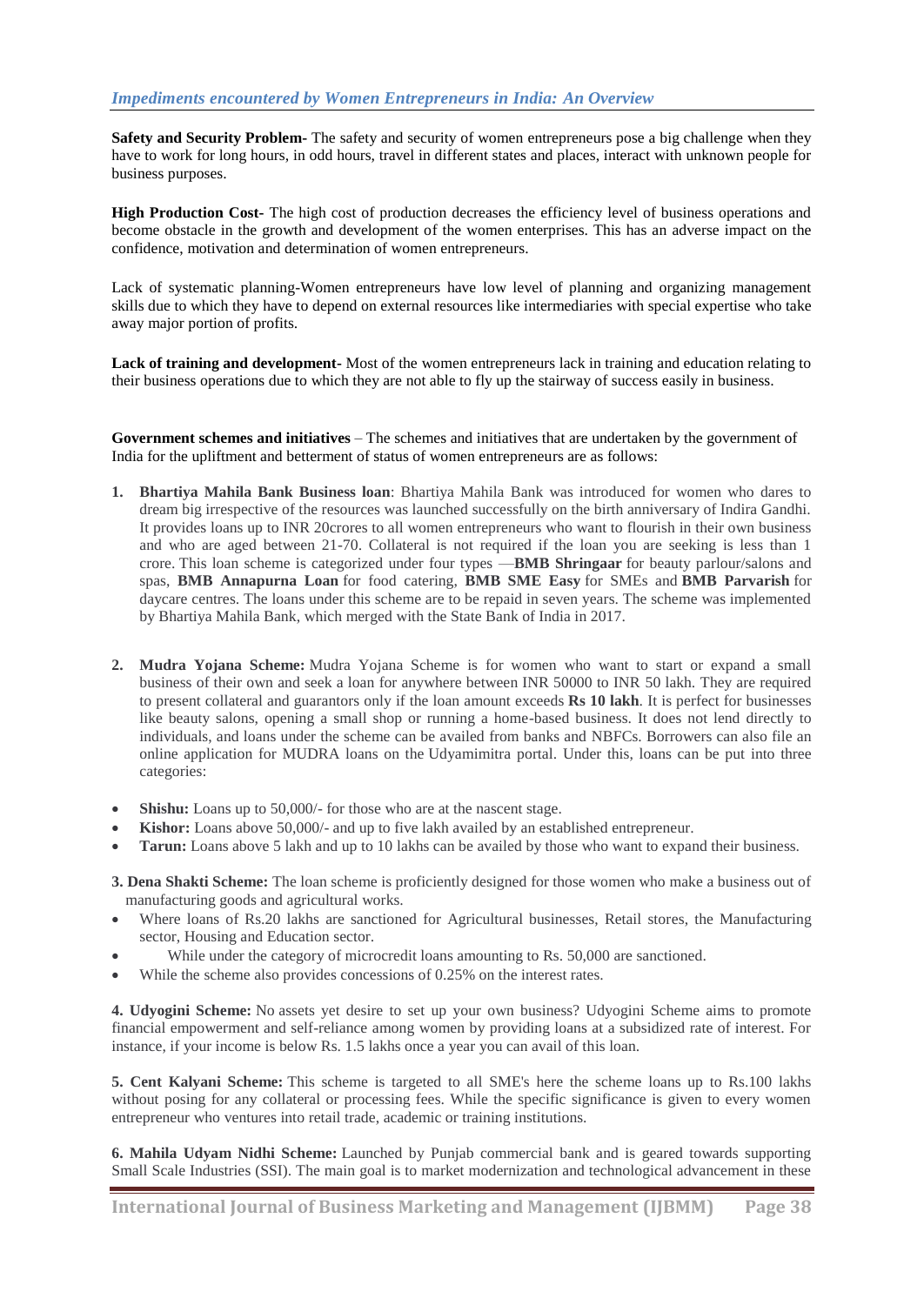small-scale industries by providing hassle-free loans. Where the limit for the loan is Rs. 10 lakhs and therefore the borrower gets 10 years to repay the loan. Which includes a moratorium period of up to five years.

**7. Women Entrepreneurship Platform (WEP):** The government of India through NITI Aayog has started an initiative called the ladies Entrepreneurship platform that brings together the ladies entrepreneurs and sponsors willing to support them in one place. Women Entrepreneurs who are at the ideation stage in their startup's journey can register under the scheme to avail of its benefits.

**8. Stree Shakti Scheme:** This scheme is women-centric, introduced by the central government is under the flagship of the depository financial institution of India. It is custom made for aspiring women business makers, this scheme also covers those women entrepreneurs who have a shared capital of 51% as partners, shareholders or directors of a personal company.

9. **Annapurna Scheme:** This scheme is furnished for women within the food catering industry, still establishing their small-scale businesses. The loan allows these women entrepreneurs to avail it as capital requirements like buying equipment and utensils, fixing trucks, etc. Under this scheme, women can sell packed food items and snacks which is one of the foremost common businesses that ladies entrepreneurs scope out.

**10. Orient Mahila Vikas Yojana Scheme:** This scheme is for ladies who hold 51% share capital separately or collectively as a proprietary concern. This scheme doesn't require collateral security while also giving a concession at the rate of interest of up to twenty. The amount of repayment is flexible up to 7 years and therefore the loan limit is Rs. 25 Lakhs.

**11. Swalamban (NORAD)-** This scheme was implemented by Government of India by the Ministry of Women and Child Development with partial assistance from Norway since 1892. The objective of this scheme is to provide training to women for skill development in order to facilitate them to obtain employment or selfemployment on a sustained basis. The target group of this scheme is the poor and needy women from weaker and backward section of the society. The Haryana State Women Development Corporation (WDC) is the nodal agency for implementation of this scheme through voluntary organization of the state.

**12. Exhibitions for women under promotional package for Micro and Small Enterprises approved by CCEA under marketing support-** For the purpose of encouraging women entrepreneurs to take part in International Exhibitions certain provisions are executed which are as follows-

- Women are provided with free space in exhibitions
- Economy class air fare for one women representative is reimbursed completely.
- Shipping cost up to 15000 is reimbursed.

**13. Rastriya Mahila Kosh-**A cluster is a group of enterprises producing same or similar products/services. In a cluster there may be 20 or more enterprises. This cluster development programme carries on various diagnostic studies for identifying appropriate technologies and facilitates adoption of available technology which meets the needs of the end users. This Cluster Development Program intents to enhance competitiveness, advance technological improvement, adopt the best manufacturing practices, market the products efficiently, generate employment, etc. The clusters comprising of women's' enterprises are designated up to 90% assistance for conducting diagnostic study, forming association, organizing workshops and seminars, capacity building by imparting training, development of market, launching websites etc.

**14. Support to Training ad Employment Programme for Women (STEP)-** Ministry of women and Child Development administers STEP scheme for training and skill development of women. This scheme works towards employability of women and helps them to become self-employed/entrepreneurs. The scheme is for women in the age group of 16 years and above.

**15. Swa Shakti Project and Swam siddha Scheme-**This scheme provides financial aid from international agencies to capacitate rural poor women through microfinance.

**16. Women Component Plan(WCP)**- The plan was introduced in the Seventh Plan for empowerment of women. This plan specifies prioritizing financial resources for programmes/schemes for women, especially those which empowers women.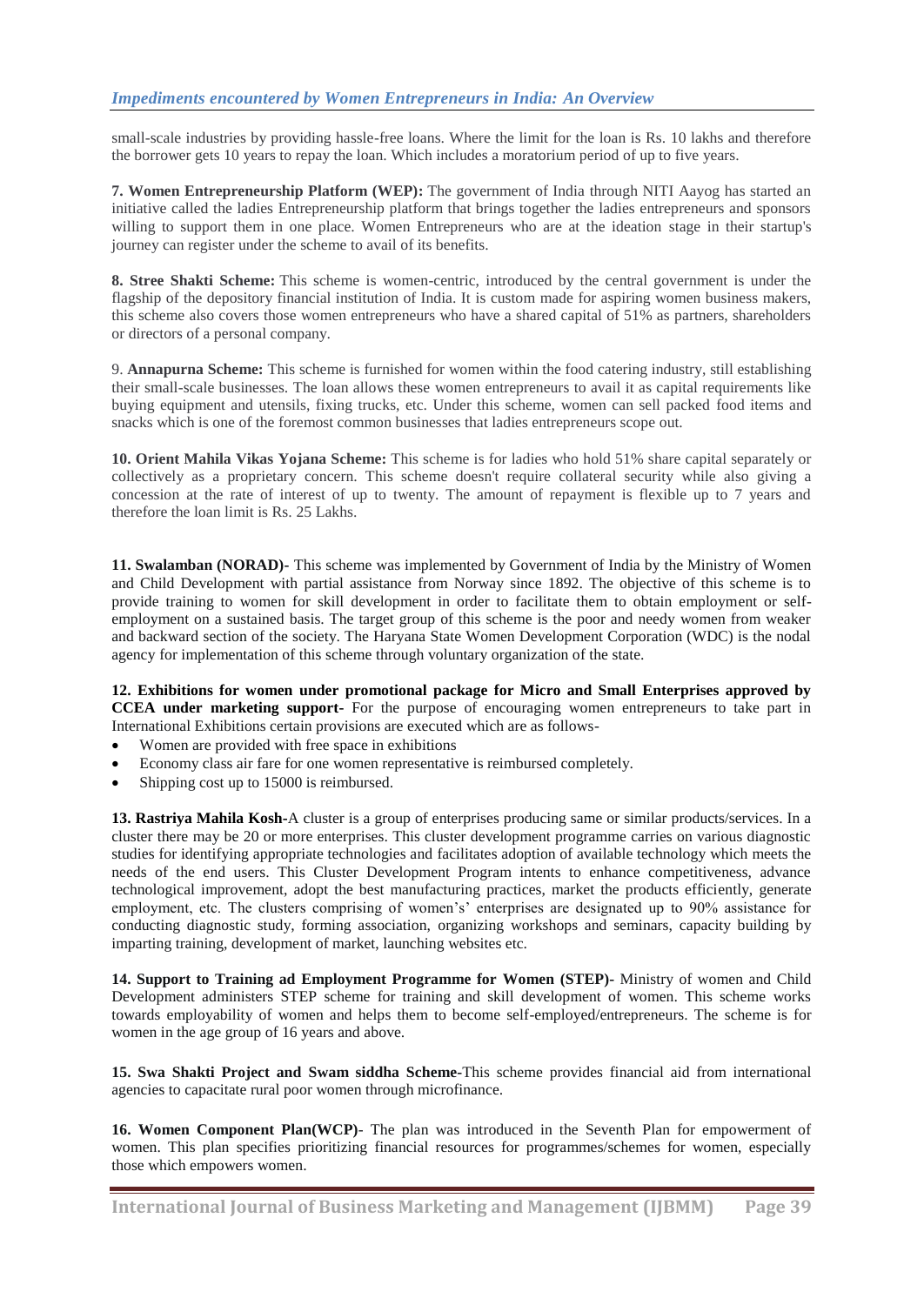## *Impediments encountered by Women Entrepreneurs in India: An Overview*

**17. Technology Development and Utilization Programme for Women(TDUPW)-** This programme promotes acceptance of new technology by women, awareness creation regarding the new technology, training of women on technology related issues, promotes technological up gradation of tiny, small and medium enterprises managed and run by women entrepreneurs, organizes demonstration programmes for the benefit of women, design and growth of products and other technical processes which are detrimental to success of women entrepreneurs.

**18. Schemes of Consortium of Women Entrepreneurs of India (CWEI)-** CWEI aids in achieving Ecommerce (Electronic Commerce) by its global information transformation system and with its web portal. Ecommerce is all about buying and selling products and services online.

**19. The Federation Of Indian Women Entrepreneurs (FIWE)-** The prime objective of this federation is to provide training facilities in export marketing and management, domestic marketing, quality control and standardization, management of enterprises, laws, regulations, procedures and systems for running a small and medium sized enterprise and sustaining its growth. The objectives of the federation are as follows:

- i. To effectively articulate the difficulties faced by women entrepreneurs in order to gain greater exposure to regional and global business environment and opportunities.
- ii. To strengthen associations of women entrepreneurs by providing them services which includes information, contacts, training facilities, and other supporting measures.
- iii. To publish a quarterly newsletter which will educate and inform women entrepreneurs about various business opportunities, management and allow exchange of experience and expertise
- iv. To help the access to term loan and working capital.
- v. Provide assistance in the identification of investment opportunities.

**20. Scheme of Assistance to Women Co-operatives(SAWP)-** The scheme will initiate various structural, functional and institutional measures to empower women, capacity building and improvement of their aaccess to inputs, technology and other farming resources.

**21. Women Enterprise Development Scheme(WEDS)-** WEDS is designed for providing financial assistance to women for any viable economic generating activities on liberal terms and conditions.

**22. Self Employed Women's Association (SEWA)-** SEWA a trade union registered in the year 1972. This union supports poor, self-employed women workers. SEWA supports its members in capacity building and in establishment of their own economic organization. Since 1972, SEWA is both an organization of poor women workers and a movement for them – to create better alternatives.

**23. The Stand up India scheme-** This scheme was launched on April 5. This scheme assists the women and SC/ST entrepreneurs financially so that they have a fair chance at setting up their own businesses. The scheme support by providing loans from Rs 10 lakh to Rs 1 crore for the weaker sector of population.

Prime Minister Narendra Modi had launched the Start-Up India scheme in January 2016, to help new entrepreneurs to set up their own business. Under this scheme, entrepreneurs can issue loans from banks to start their enterprises. Launched on April 5, this scheme will focus only on SC/ST and women entrepreneurs, to promote the weaker section of the population.

The Stand-Up India scheme grants loans to entrepreneurs of the Scheduled Caste and Scheduled Tribes, as well as women. The loan which is granted ranges from Rs 10 lakh to Rs 1 crore. The scheme is only for non-farm sector entrepreneurship.

**24. TREAD (Trade-Related Entrepreneurship Assistance and Development) scheme-**The **TREAD** scheme is aimed at women who don't have easy access to bank credit. The scheme provides for business projects, conducting training and counselling sessions. It also helps with a government grant of **up to 30 percent** of the total project cost as appraised by lending institutions. These institutions would finance the other **70 percent**. The grant is limited to **Rs 5 lakh per project.**